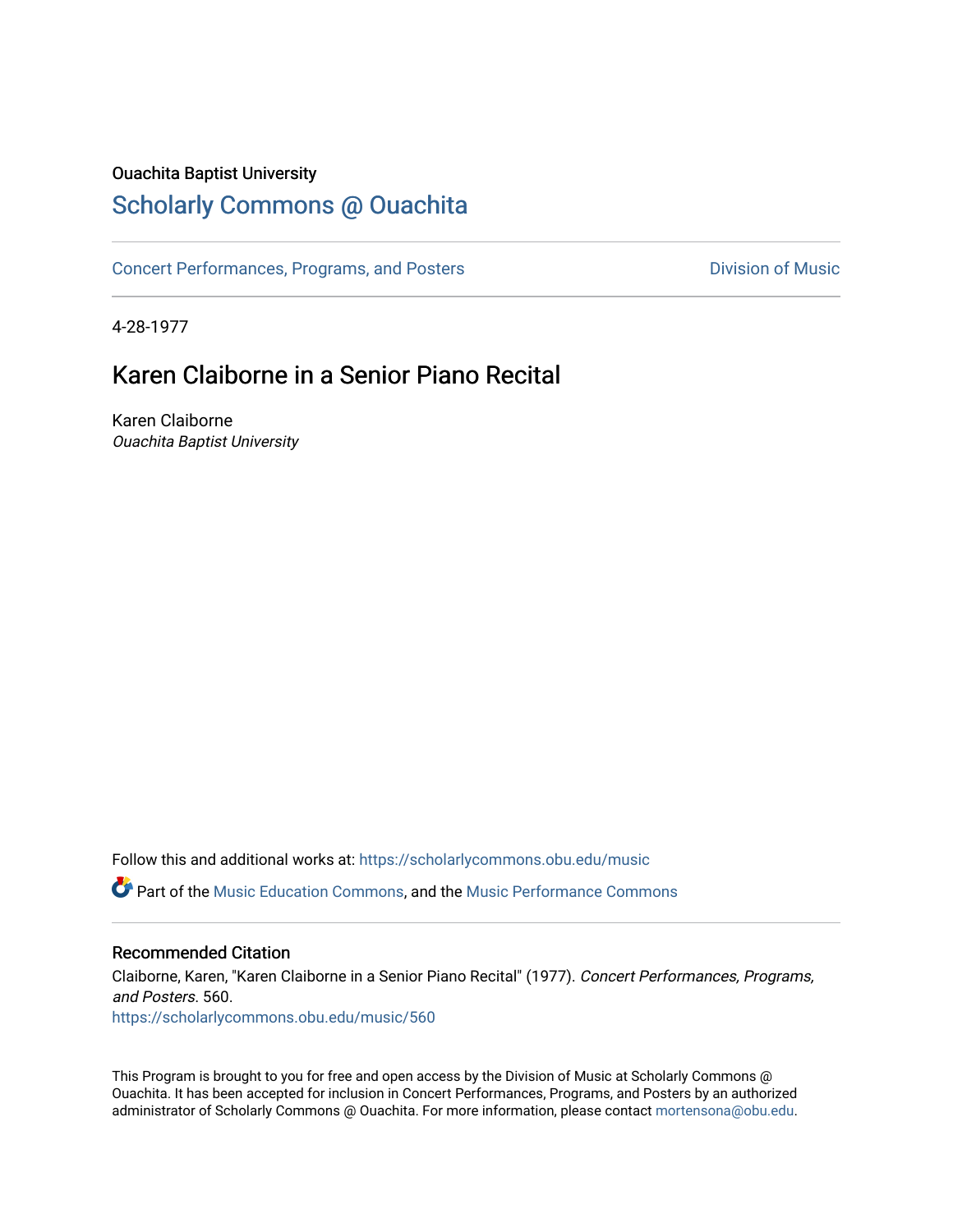# *Ouachita Baptist University School of Music*

presents

## *Karen Claiborne, pianist*

in

# *Senior Recital*

April 28, 1977 8:00 P.M.

Mabee Fine Arts Center Recital Hall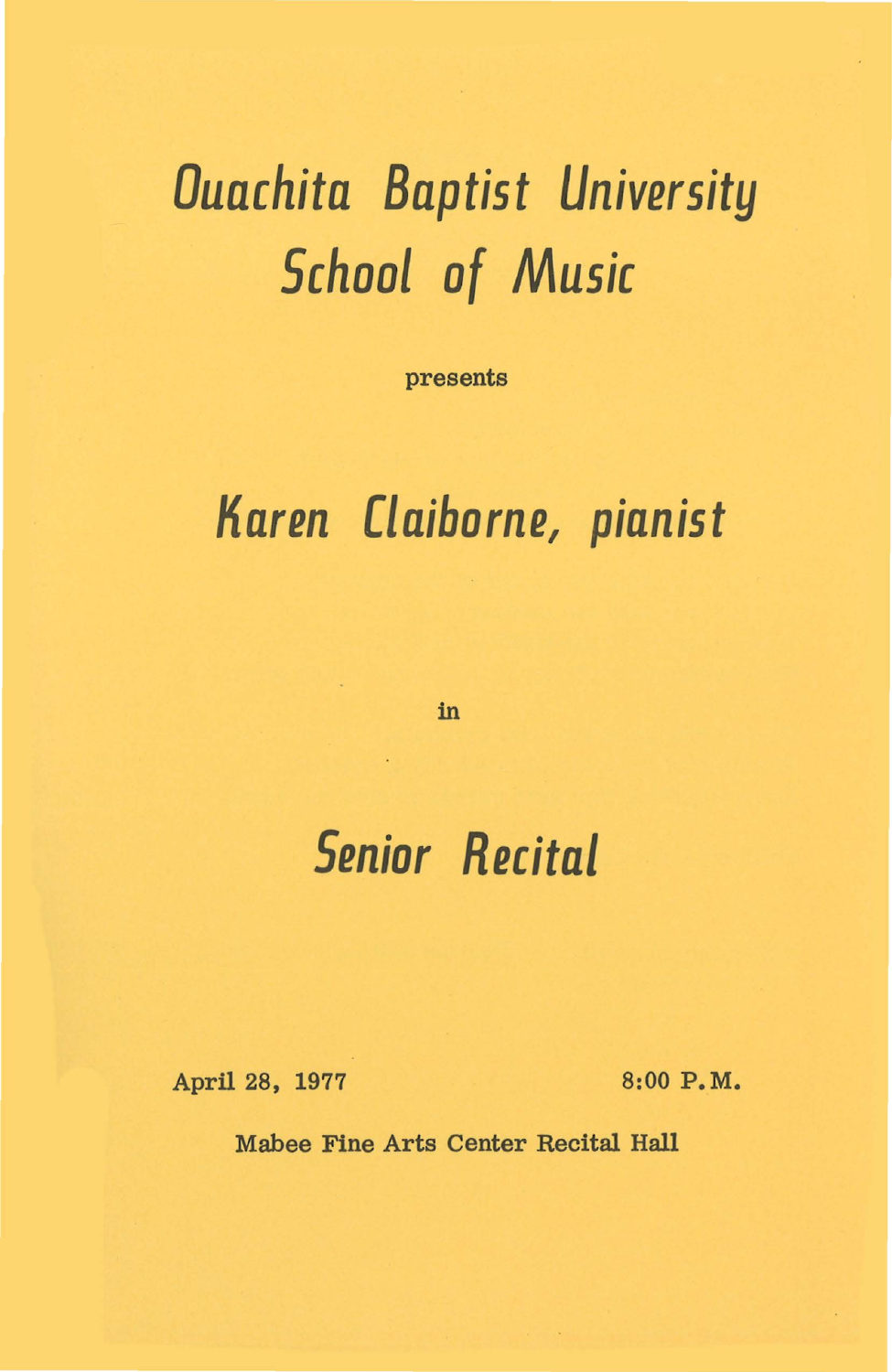Praise ye the Lord. Praise God in his sanctuary: Praise him in the firmament of his power. Praise him for his mighty acts: Praise him according to his excellent greatness.

Praise him with the sound of the trumpet: Praise him with the psaltery and harp. Praise him with the timbrel and dance: Praise him with stringed instruments and organs.

Praise him upon the loud cymbals. Praise him upon the high sounding cymbals. Let everything that hath breath praise the Lord.

Praise ye the Lord.

Psalms 150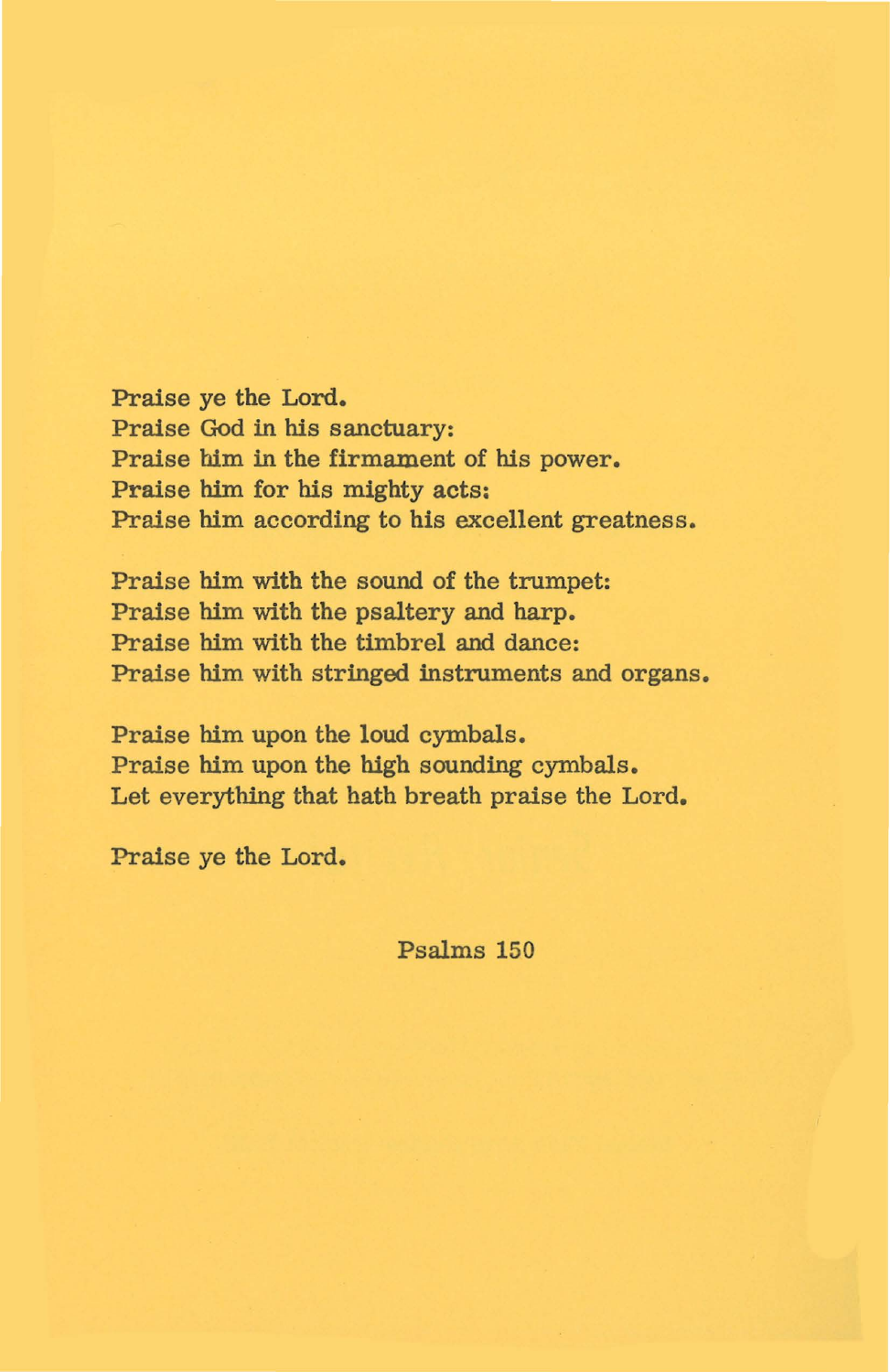#### PROGRAM

Prelude and Fugue in  $B^{\dagger}$  minor WTC I J.S. Bach

(1685-1750)

Sonate, Op. 10, No. 1 Allegro molto e con brio Adagio molto Prestissimo

Ludwig van Beethoven (1770-1827)

Sonatine Modere Mouvement de Menuet Anime'

Maurice Ravel (1875-1897)

Variations Serieuses, Op. 54

Felix Mendelssohn (1809-1847)